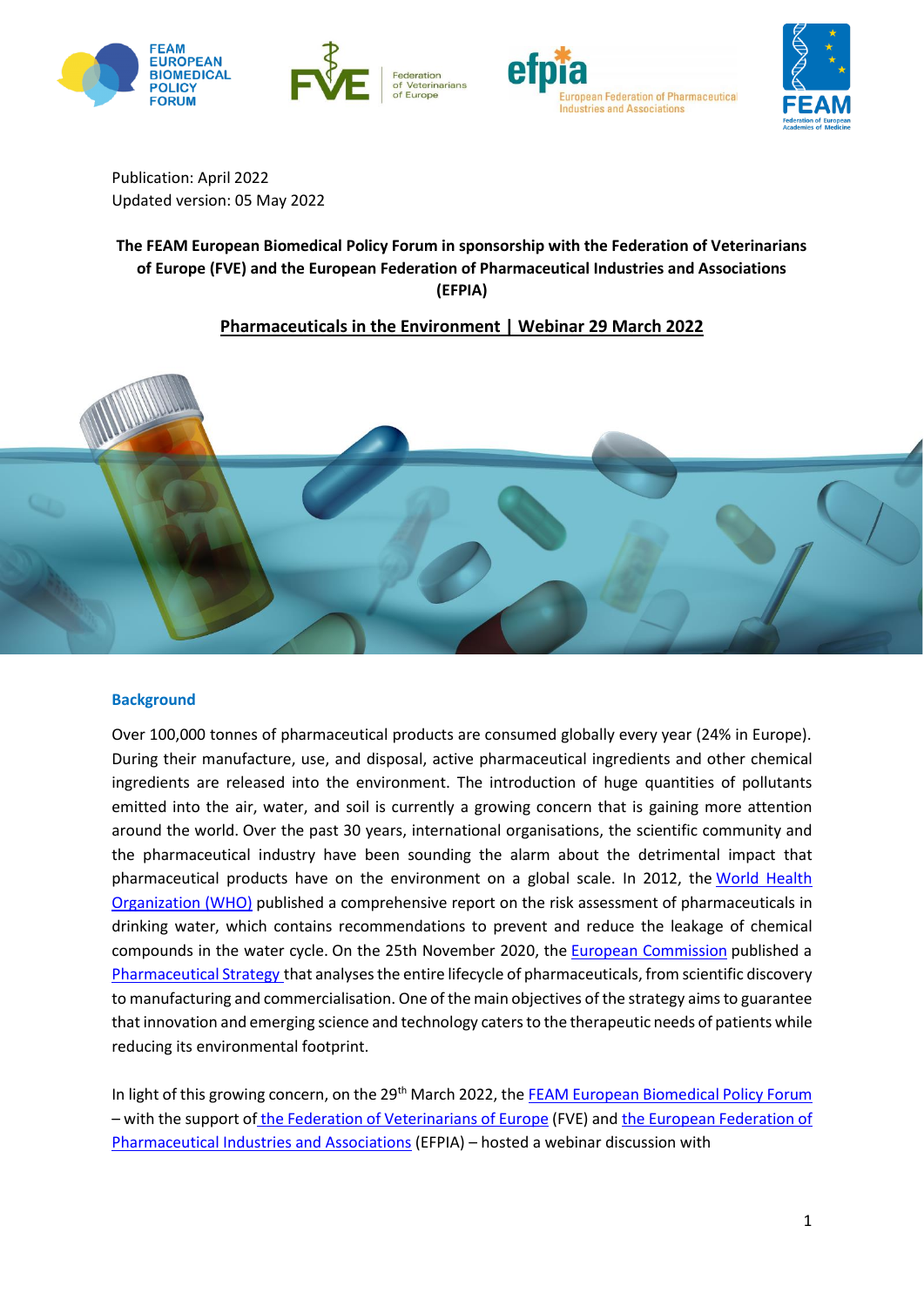







expert policymakers, academics, and both industry and civil society representatives, on the topic of '**Pharmaceuticals in the Environment'**. This allowed for the opportunity to exchange opinions and to emphasise and raise awareness on this issue, providing practical recommendations on how to better manage and reduce the waste of drugs in the environment.

## **Broader Policy Overview**

In recent years, there has been an increasing embrace of the 'One Health' concept amongst policymakers, as evidenced by a string of policy initiatives which either advertently or inadvertently aim to tackle the issue of pharmaceuticals in the environment. A useful starting point to note is [the](https://ec.europa.eu/info/strategy/priorities-2019-2024/european-green-deal_en#:~:text=%20The%20European%20Green%20Deal%20will%20improve%20the,affordable%20food%204%20more%20public%20transport%20More%20)  [European Green Deal,](https://ec.europa.eu/info/strategy/priorities-2019-2024/european-green-deal_en#:~:text=%20The%20European%20Green%20Deal%20will%20improve%20the,affordable%20food%204%20more%20public%20transport%20More%20) which was introduced by the European Commission in 2019. Notably, this proposal contained the ambition for a toxic-free environment, as well as the promotion of fresh air, clean water, healthy soil, and biodiversity. Therefore, the European Green Deal highlighted a growing recognition that we need to protect human health from the potentially harmful impact of pharmaceutical residues in the environment.

The European Green Deal announced **three relevant strands of action**:

- **1.** [The Chemicals Strategy for Sustainability](https://echa.europa.eu/hot-topics/chemicals-strategy-for-sustainability)
- **2.** [The Zero pollution action plan](https://ec.europa.eu/environment/strategy/zero-pollution-action-plan_en)
- **3.** The [Farm to Fork strategy](https://ec.europa.eu/food/horizontal-topics/farm-fork-strategy_en)

In March 2019, the European Commission adopted the Strategic Approach to [Pharmaceuticals](https://ec.europa.eu/health/medicinal-products/pharmaceutical-strategy-europe_en) in the [Environment.](https://ec.europa.eu/health/medicinal-products/pharmaceutical-strategy-europe_en) This included a large range of actions and covered all phases of the lifecycle of pharmaceuticals, from design and production through use to disposal. It was noted that this pharmaceutical strategy was generally positively received by the European Parliament and the Council. However, it did face criticism from the European Parliament for not going far enough and lacking concrete proposals. The European Council's conclusions were also somewhat critical, calling for an acceleration of concrete and ambitious actions to reduce the risk from pharmaceuticals and their residues to the environment. In particular, the European Parliament [resolution](https://eur-lex.europa.eu/legal-content/EN/TXT/?uri=CELEX%3A52020IP0226) referenced the [2019 OECD report](https://www.oecd.org/environment/resources/Pharmaceuticals-residues-in-freshwater-policy-highlights-preliminary-version.pdf) on Pharmaceutical Residues in Freshwater to illustrate that the current policy approaches to manage pharmaceutical residues are inadequate. Finally, the European Parliament has made it clear that it aspires to have a legal framework which further protects environmental and public health, increases public awareness of prudent use of pharmaceuticals, intensifies efforts towards greener manufacturing, and improves waste management.

### **Stakeholder Perspectives**

There remains considerable concern about the problem of pharmaceuticals in the environment from an **ecotoxicological perspective**. Advanced monitoring instruments enable hundreds of chemical compounds to be easily monitored. Recent available field data which detailed the chemical composition of agricultural fields showed that metabolites were detected at much higher levels than the original compound. For example, antibiotic medicines are commonly found to have very high concentrations of by-products, which can be defined as products produced in an industrial or biological process in addition to the principal product. Therefore, it is important to consider the byproducts of a pharmaceutical when monitoring specific products.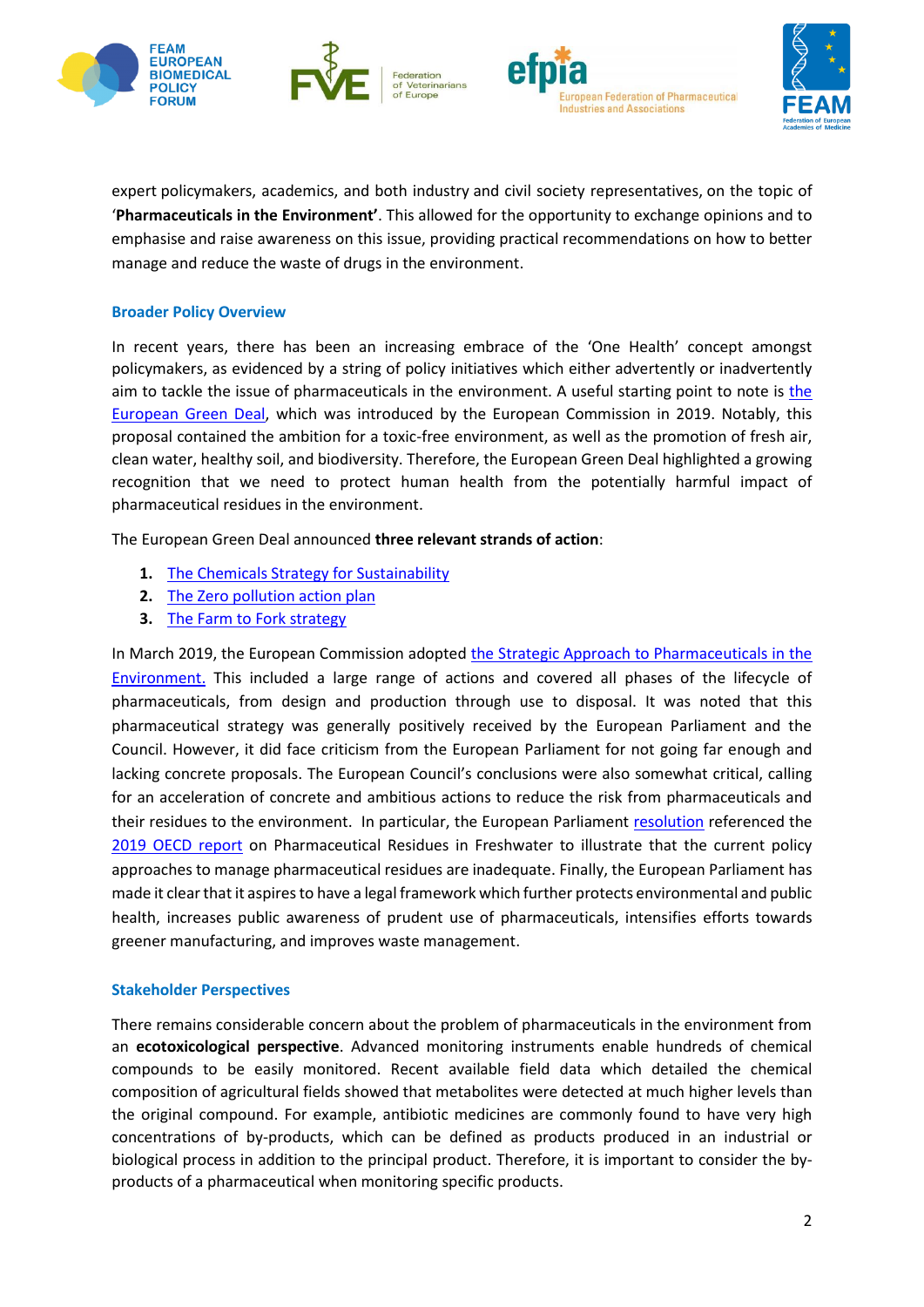







In European surface water, there are several hundred pharmaceutical residues which can be detected in the aquatic environment. However, the concentration of pharmaceuticals can vary greatly depending on the river type, the molecule(s) in question, and the country, ranging from less than 1 nanogram per litre to several milligrams per litre in other instances. In a survey conducted by the University of Namur in Belgium, with the collaboration of a Wallonia water company (SWDE) and other partners of an INTERREG project (DIADeM, 2017-2020), over 1500 surface water sites were tested for traces of pharmaceuticals. Although the presence of pharmaceutical traces in groundwater is generally very low, the survey found that analgesics represent about 50% of the pharmaceutical residues detected, and that cardiovascular drugs and neuroleptics are also well-represented in Belgian surface waters, representing up to 20 percent of all the pharmaceutical traces. There is some concern from ecotoxicologists that even relatively low doses of these pharmaceuticals can still pose a serious risk to aquatic organisms and, consequently, the environment.

**Bioconcentration** is the ratio between the levels of a certain chemical in the body of an organism and the concentration of the same chemical in the environment. It was noted that the bioconcentration may vary considerably depending on the organism. For example, in the liver of fish, it is possible to find bioconcentration levels several thousand times higher than in the surrounding water. The recent 4-year research INTERREG project DIADeM conducted by the Universities of Namur and Reims Champagne-Ardennes, in collaboration with other French and Belgian research centres, examined the impact of pharmaceutical residues when they are released from wastewater treatment plants on aquatic life. For most aquatic organisms, the impacts were rather moderate. However, alterations to the reproductive and immune systems of several contaminated organisms were detected after only 3 weeks of exposure.

**Antimicrobial resistance** is a major public health problem, which directly causes [1.27 million deaths](https://www.thelancet.com/journals/lancet/article/PIIS0140-6736(21)02724-0/fulltext)  [worldwide per year.](https://www.thelancet.com/journals/lancet/article/PIIS0140-6736(21)02724-0/fulltext) The steep increase in antimicrobial resistance can be directly linked to increased antibiotic use in agriculture, livestock, and humans. As around 80 percent of Western antibiotic demand is manufactured and produced in China and India, their environment can be seen as a mirror of this human activity. As antibiotic resistance is increasing, so too is antibiotic pollution. The concentration of antibiotics in the environment is usually low, ranging from 10- 100 nanograms per litre. However, extremely high concentrations have been detected in manufacturing wastewater. In 2006, Ciprofloxacin was detected in a river in India, at concentrations up to [31,000 micrograms](https://www.researchgate.net/publication/6134174_Effluent_From_Drug_Manufactures_Contains_Extremely_High_Levels_of_Pharmaceuticals) per [litre.](https://www.researchgate.net/publication/6134174_Effluent_From_Drug_Manufactures_Contains_Extremely_High_Levels_of_Pharmaceuticals)

Therefore, it is evident that increased pharmaceutical waste is contributing to increased pollution and antimicrobial resistance, which is posing a serious global threat.

A **One Health** perspective is hugely important when considering the impact of pharmaceuticals in the environment. Since the process began in 1992 and the guidelines were formalized in 2005, all products for veterinary use in the EU must pass a strict environmental risk assessment in order to enter the market. Furthermore, veterinarians are already educated in a manner which acknowledges the interconnected risk of disease across animals, humans, and the environment. The prescription of veterinary medicines always comes with advice on proper administration, proper distribution of waste, and the handling of by-products. In addition, the **veterinary perspective** has been firmly behind the 'One Health' concept for many years, promoting responsible waste reduction strategies as part of the responsible use practices.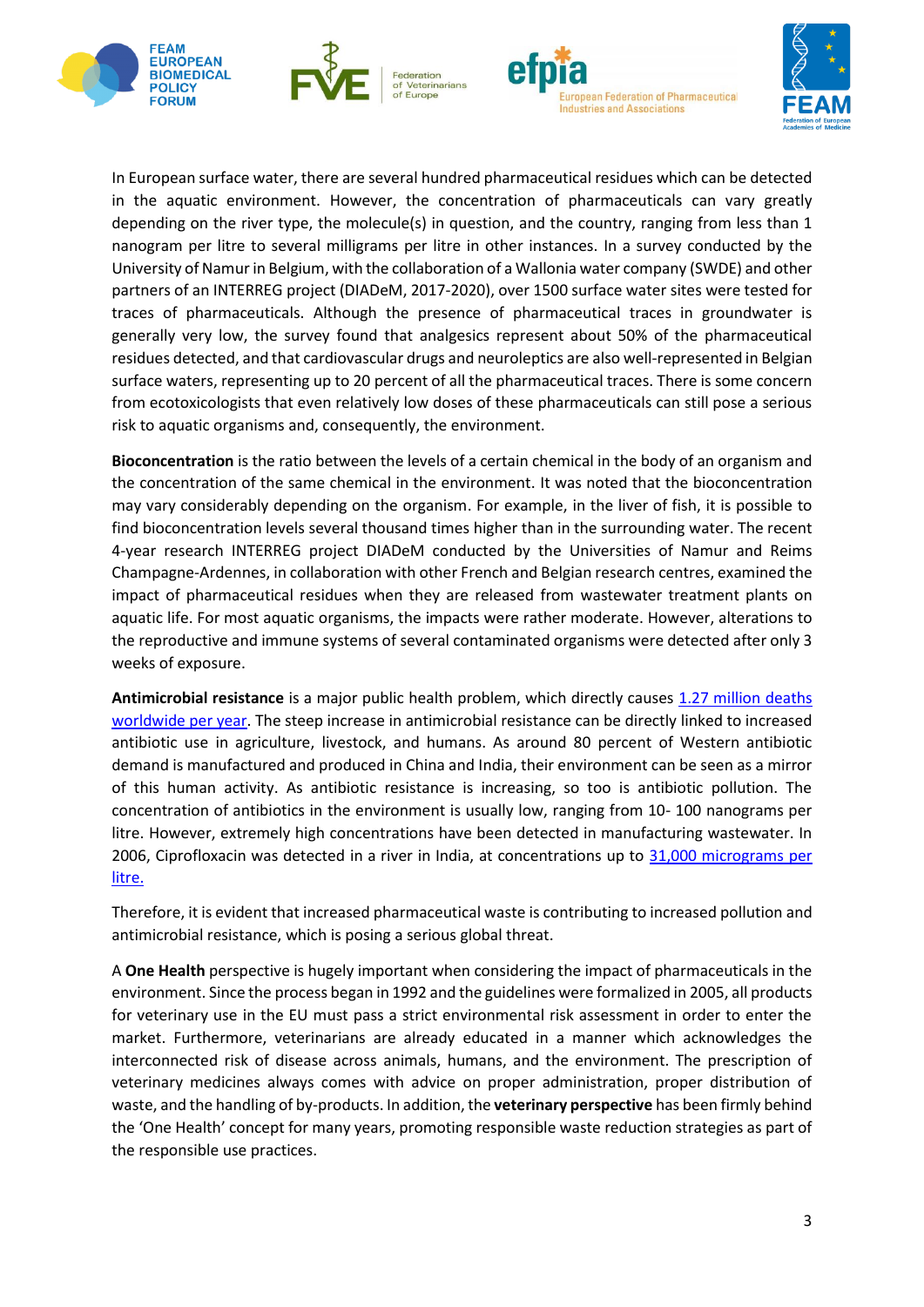







From the **healthcare professional** perspective, the emphasis is on achieving the appropriate balance between promoting environmental protection and ensuring sufficient access to medicines for all. It was noted during the discussion that healthcare professionals can have a significant impact on improving patient use of pharmaceuticals and medicines, through education and awareness campaigns. To ensure **a more sustainable healthcare sector**, it is important to consider that pharmaceutical residues can enter the environment across the life cycle, i.e., in manufacturing, excretion, and disposal. [A recent University of York study,](https://www.researchgate.net/publication/358785477_Pharmaceutical_pollution_of_the_world) which looked at over 1000 sampling sites in more than 100 countries, highlighted that the highest pharmaceutical concentrations occurred in areas associated with poor wastewater and waste management infrastructure and pharmaceutical manufacturing. Most alarmingly, concentrations of at least one pharmaceutical ingredient were found to be above levels considered safe for aquatic organisms, or of concern in terms of selection for AMR, at a quarter of all monitored sampling sites.

## **Industry Perspective**

The **pharmaceutical industry** shares the cross-sector concern about the impact of drugs in the environment. However, it is very important to stress that the vast majority of pharmaceutical substances pose no threat to human or environmental health. The industry estimates that 88 percent of pharmaceutical waste stems from human excretion, with 10 percent stemming from improper use and only 2 percent from manufacturing. Despite this, the industry is determined to eliminate the negative impacts of pharmaceuticals in the environment and lower their carbon footprint, whilst also prioritising secure access to vital medicines for all, through initiatives like the [Eco-Pharmaco-](https://www.efpia.eu/media/636524/efpia-eps-brochure_care-for-people-our-environment.pdf)[Stewardship initiative,](https://www.efpia.eu/media/636524/efpia-eps-brochure_care-for-people-our-environment.pdf) [IMI PREMIER,](https://imi-premier.eu/) [AMR Industry alliance](https://www.amrindustryalliance.org/) an[d PSCI.](https://pscinitiative.org/home)

### **The way forward**

The level of cross-sectoral awareness and concern about the impact of pharmaceuticals in the environment is evidently high. Furthermore, the nature of the issue has been highlighted as complex, multi-faceted, and widespread. Looking ahead, the discussion also provided several practical recommendations on how to better manage and reduce the waste of drugs in the environment. **Six practical recommendations** were suggested by the speakers:

### 1. **Education and training**

The overconsumption of pharmaceuticals is a huge source of waste. This can be greatly alleviated by increasing both public and healthcare professionals' awareness of prudent medicine use. For example, personalised medicine, such as prescription requirements, can certainly help to limit waste. Furthermore, educating patients on what to do with their expired or unused medicine, and when to return it, would also help. Finally, training in the concept of 'One Health' should be developed further for patients and medical professionals.

### 2. **Greener Manufacturing**

The pharmaceutical industry can play a major role by designing more environmentally friendly alternatives. For example, [MITHRA pharmaceuticals](https://www.mithra.com/en/home) have produced a[n Estetrol \(E4\),](https://www.mithra.com/en/estetrol) which is a natural oestrogen used as an alternative to the synthetic version present in contraceptives. The results strongly indicate that E4 induces much fewer endocrine-disrupting effects on aquatic organisms, therefore this is an excellent example of a greener manufacturing alternative.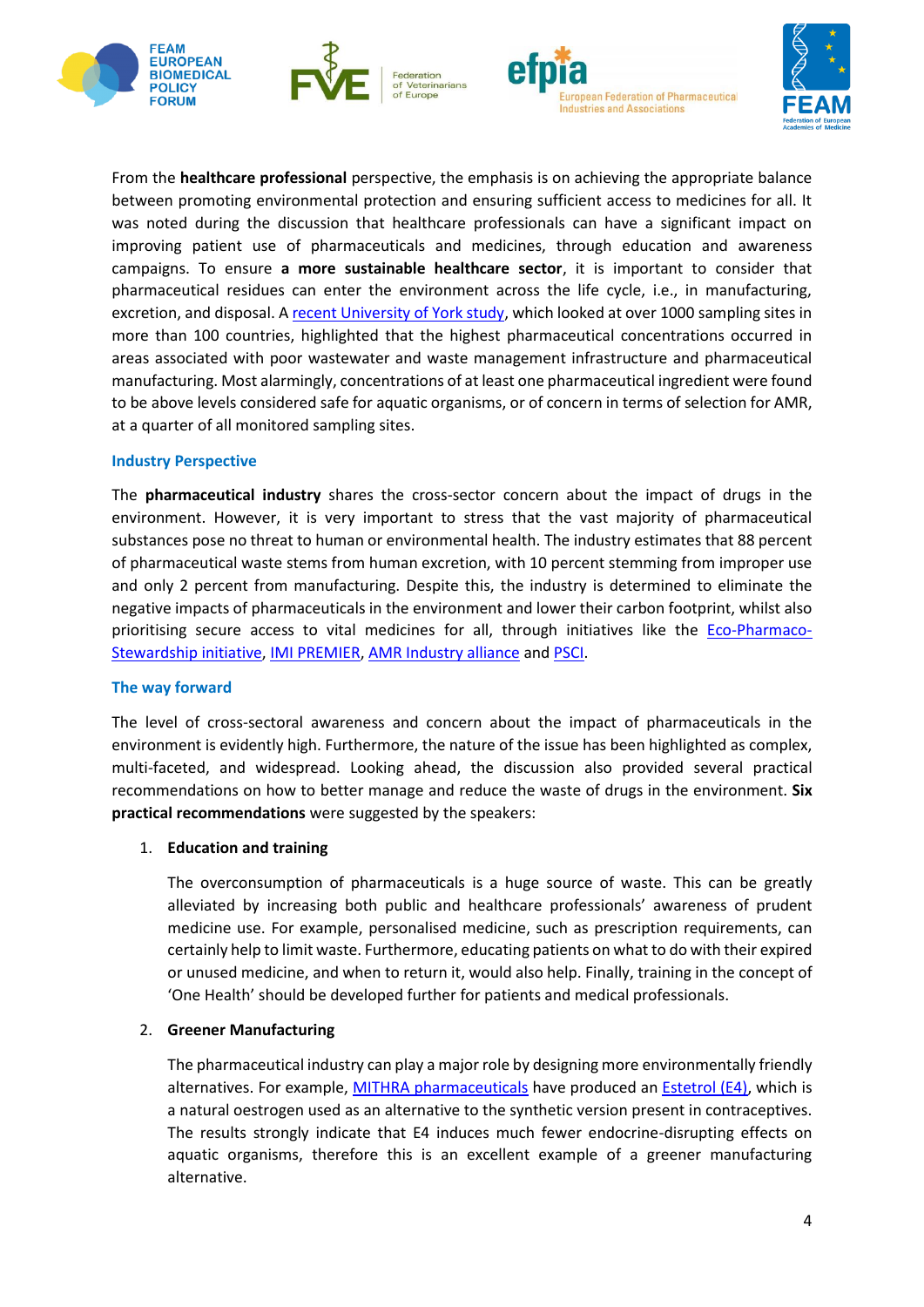







## 3. **Better waste management**

Urban wastewater treatment plants are not designed to remove micropollutants. Increasing the efficiency of wastewater treatment would be very costly and energy-intensive, but maybe necessary based on a cost-benefit analysis, at least in some cases as for pharmaceutical factories, and [only as a complement to source-directed and use-orientated measures.](https://www.oecd.org/environment/resources/pharmaceutical-residues-in-freshwater-policy-highlights.pdf) The European Commission is hoping to alter the legislation on wastewater treatment to include a mechanism which ensures a fair contribution of the industry according to the polluter pays principle.

## 4. **Strengthening environmental risk assessments**

There is a limited scope of environmental risk assessment for pharmaceuticals. The current European guidelines were only introduced in 2005 for veterinary medicines and 2006 for human medicines, and they did not apply retroactively. In Germany, for example, environmental data is only available for around 40 percent of the pharmaceutical ingredients found in surface water.

### 5. **Greater transparency**

There is a need for greater transparency and a stronger legislative framework to regulate pharmaceutical production. Over 80 percent of the manufacturing of Western antibiotic demand takes place in India and China, yet there is a blatant lack of transparency within the supply chains that makes it difficult to hold the pharmaceutical industry accountable for the emissions of pharmaceutical residues that can occur during the manufacturing processes.

### 6. **One Health Approach**

The health of animals, humans, and the environment are interconnected. Environmental health contributes to public health and animal health and vice-versa. Therefore, at the heart of all joint efforts should be a 'One Health' mindset to tackle pharmaceutical waste at all stages of the life cycle to enhance human, animal, and environmental health.

### **Additional material available:**

- **1. [Agenda and speaker information](https://www.feam.eu/events/pharmaceuticals-in-the-environment-29-march-2022-13-00-15-00-cet-online-event/)**
- **2. [Full Recording of the event](https://www.youtube.com/watch?v=kz2KsJSHlUg)**

### **Note:**

The updated version of the summary report contains a few additional links suggested by the EFPIA speaker and secretariat:

- 1) [https://www.efpia.eu/about-medicines/development-of-medicines/regulations-safety](https://www.efpia.eu/about-medicines/development-of-medicines/regulations-safety-supply/environment-health-safety-and-sustainability/)[supply/environment-health-safety-and-sustainability/](https://www.efpia.eu/about-medicines/development-of-medicines/regulations-safety-supply/environment-health-safety-and-sustainability/)
- 2) [Eco-Pharmaco-Stewardship initiative,](https://www.efpia.eu/media/636524/efpia-eps-brochure_care-for-people-our-environment.pdf) [IMI PREMIER,](https://imi-premier.eu/) [AMR Industry alliance](https://www.amrindustryalliance.org/) an[d PSCI](https://pscinitiative.org/home)